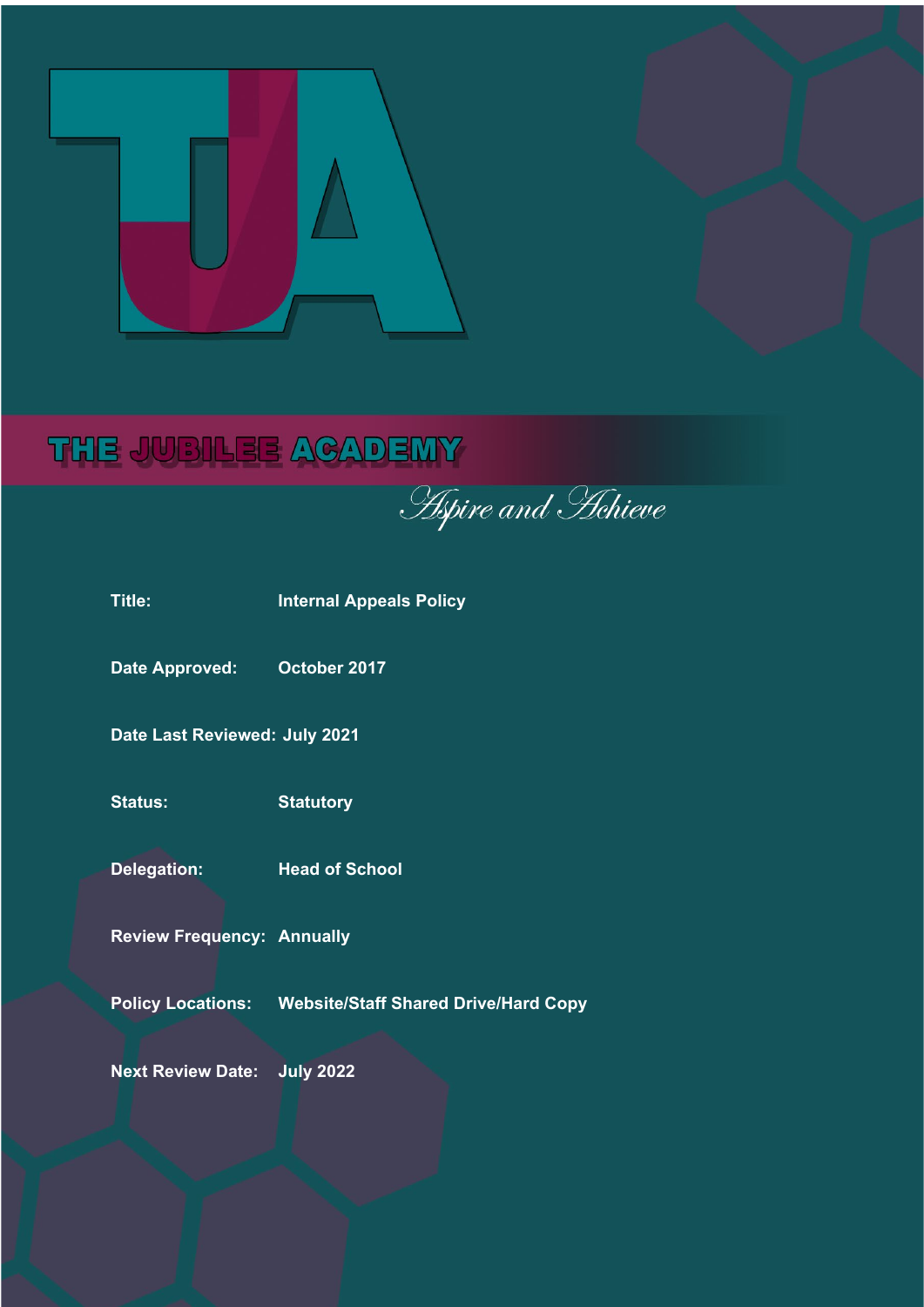

**THE JUBILEE ACADEMY** 

Aspire and Achieve

## **Key staff involved in internal appeals procedures**

| <b>Role</b>                                                                                                                        |
|------------------------------------------------------------------------------------------------------------------------------------|
| Head of centre                                                                                                                     |
| SLT members inc:<br>- Deputy Headteacher Safeguarding also acts the SENCO<br>- Deputy Headteacher Personal Development and Welfare |
| <b>Examinations Manager</b>                                                                                                        |

## **Appeals against internal assessment decisions (centre assessed marks)**

Certain GCSE, GCE and other qualifications contain components of non-examination assessment (or units of coursework) which are internally assessed (marked) by [Centre Name] and internally standardised. The marks awarded (the internal assessment decisions) which contribute to the final grade of the qualification are then submitted by the deadline set by the awarding body for external moderation

This procedure confirms The Jubilee Academy's compliance with JCQ's *General Regulations for Approved Centres 2019-20, section 5.8* that the centre has in place *"a written internal appeals procedure relating to internal assessment decisions and to ensure that details of this procedure are communicated, made widely available and accessible to all candidates"* and that the centre *"must inform candidates of their centre assessed marks as a candidate is allowed to request a review of the centre's marking before marks are submitted to the awarding body."*

#### **Deadlines for the submission of marks** (Summer 2021 exam series)

| <b>Date</b> | Qualification  | <b>Details</b>                                                                  |
|-------------|----------------|---------------------------------------------------------------------------------|
| 05/05/2021  | <b>GCSE PE</b> |                                                                                 |
| 15/05/2021  | <b>GCSE</b>    | Final date for submission of coursework marks (AQA, OCR,  <br>Pearson and WJEC) |

The Jubilee Academy is committed to ensuring that whenever its staff mark candidates' work this is done fairly, consistently and in accordance with the awarding body's specification and subject-specific associated documents.

The Jubilee Academy ensures that all centre staff follow a robust *Non-examination assessment policy* (for the management of GCSE non-examination assessments). This policy details all procedures relating to non-examination assessments, including the marking and quality assurance processes which relevant teaching staff are required to follow.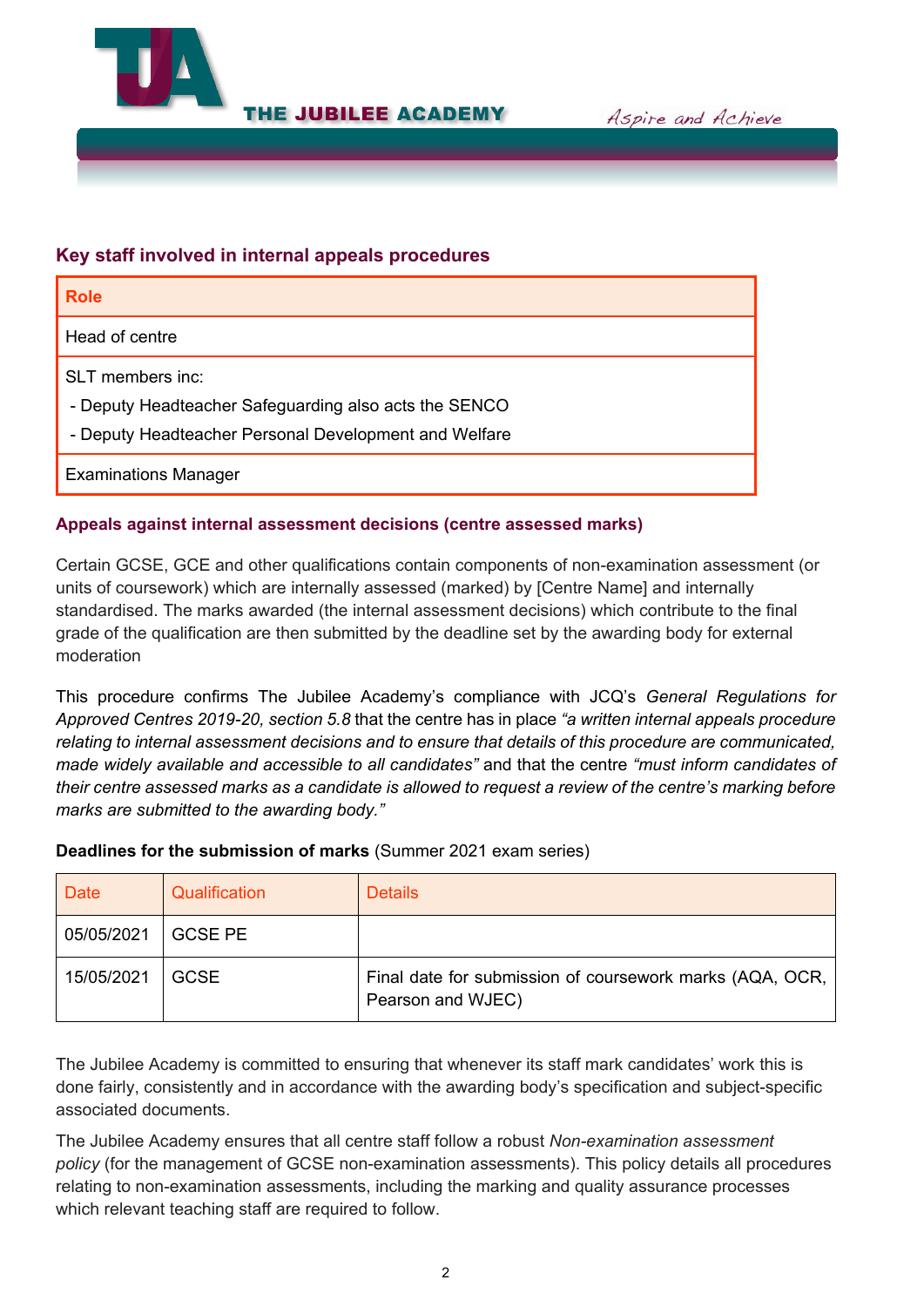Candidates' work will be marked by staff who have appropriate knowledge, understanding and skill, and who have been trained in this activity. The Jubilee Academy is committed to ensuring that work produced by candidates is authenticated in line with the requirements of the awarding body. Where a number of subject teachers are involved in marking candidates' work, internal moderation and standardisation will ensure consistency of marking.

On being informed of their centre assessed marks, if a candidate believes that the above procedures where not followed in relation to the marking of his/her work, or that the assessor has not properly applied the mark scheme to his/her marking, then he/she may make use of this appeals procedure to consider whether to request a review of the centre's marking.

- 1. The Jubilee Academy will ensure that candidates are informed of their centre assessed marks so that they may request a review of the centre's marking before marks are submitted to the awarding body.
- 2. The Jubilee Academy will inform candidates that they will need to explain on what grounds they wish to request a review of an internally assessed mark as a review will only focus on the quality of their work in meeting the published assessment criteria
- 3. The Jubilee Academy will inform candidates that they may request copies of materials (for example, as a minimum, a copy their marked assessment material (work) and the mark scheme or assessment criteria plus additional materials which may vary from subject to subject) to assist them in considering whether to request a review of the centre's marking of the assessment
- 4. The Jubilee Academy will, having received a request for copies of materials, promptly make them available to the candidate (or for some marked assessment materials, such as art work and recordings, inform the candidate that these will be shared under supervised conditions) within [5 calendar days].
- 5. The Jubilee Academy will inform candidates they will not be allowed access to original assessment material unless supervised.
- 6. The Jubilee Academy will provide candidates with sufficient time in order to allow them to review copies of materials and reach a decision, informing candidates that if their decision is to request a review they will need to explain what they believe the issue to be
- 7. The Jubilee Academy will provide a clear deadline for candidates to submit a request for a review of the centre's marking. Requests for reviews of marking must be made in writing within 5 calendar days of receiving copies of the requested by completing the internal appeals form
- 8. The Jubilee Academy will allow 10 calendar days for the review to be carried out, to make any necessary changes to marks and to inform the candidate of the outcome, all before the awarding body's deadline.
- 9. The Jubilee Academy will ensure that the review of marking is carried out by an assessor who has appropriate competence, has had no previous involvement in the assessment of that candidate and has no personal interest in the review.
- 10. The Jubilee Academy will instruct the reviewer to ensure that the candidate's mark is consistent with the standard set by the centre.
- 11. The candidate will be informed in writing of the outcome of the review of the centre's marking.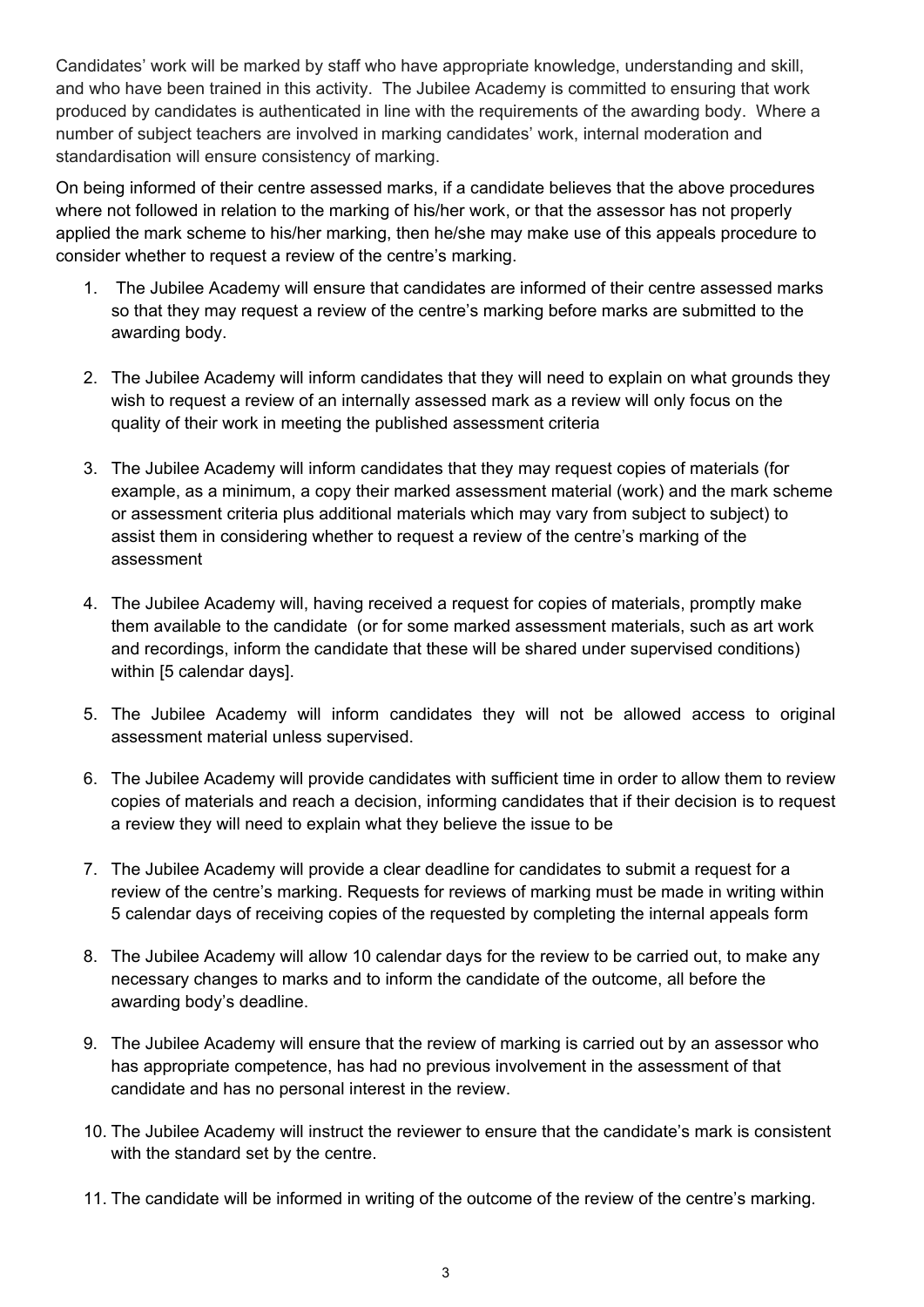The outcome of the review of the centre's marking will be made known to the head of centre who will have the final decision if there is any disagreement on the mark to be submitted to the awarding body. A written record of the review will be kept and made available to the awarding body upon request.

The awarding body will be informed if the centre does not accept the outcome of a review.

The moderation process carried out by the awarding bodies may result in a mark change, either upwards or downwards, even after an internal review. The internal review process is in place to ensure consistency of marking within the centre, whereas moderation by the awarding body ensures that centre marking is line with national standards. The mark submitted to the awarding body is subject to change and should therefore be considered provisional.

# **Appeals against the centre's decision not to support a clerical check, a review of marking, a review of moderation or an appeal**

This procedure confirms [Centre Name's] compliance with JCQ's General Regulations for Approved Centres 2020-2021 (section 5.13) that the centre will:

*'have available for inspection purposes and draw to the attention of candidates and their parents/carers, a written internal appeals procedure to manage disputes when a candidate disagrees with a centre decision not to support a clerical re-check, a review of marking, a review of moderation or an appeal '*

Following the issue of results, awarding bodies make post-results services available. Full details of these services, internal deadlines for requesting a service and fees charged will be provided by the Examinations manager

Candidates are also informed of the arrangements for post-results services and the availability of senior members of centre staff immediately after the publication of results, before they sit any exams by letter.

If the centre or a candidate (or his/her parent/carer) has a concern and believes a result may not be accurate, an enquiry about the result may be requested.

The JCQ post-results services currently available are detailed below.

#### **Reviews of Results** (RoRs):

- Service 1 (Clerical re-check) This is the only service that can be requested for objective tests (multiple choice tests)
- Service 2 (Review of marking)
- Priority Service 2 (Review of marking) This service is only available for externally assessed components of GCE A-level specifications (an individual awarding body may also offer this priority service for other qualifications)
- Service 3 (Review of moderation) This service is not available to an individual candidate

#### **Access to Scripts** (ATS):

- Copies of scripts to support reviews of marking
- Copies of scripts to support teaching and learning

Where a concern is expressed that a particular result may not be accurate, the centre will look at the marks awarded for each component part of the qualification alongside any mark schemes, relevant result reports, grade boundary information etc. when made available by the awarding body to determine if the centre supports any concerns.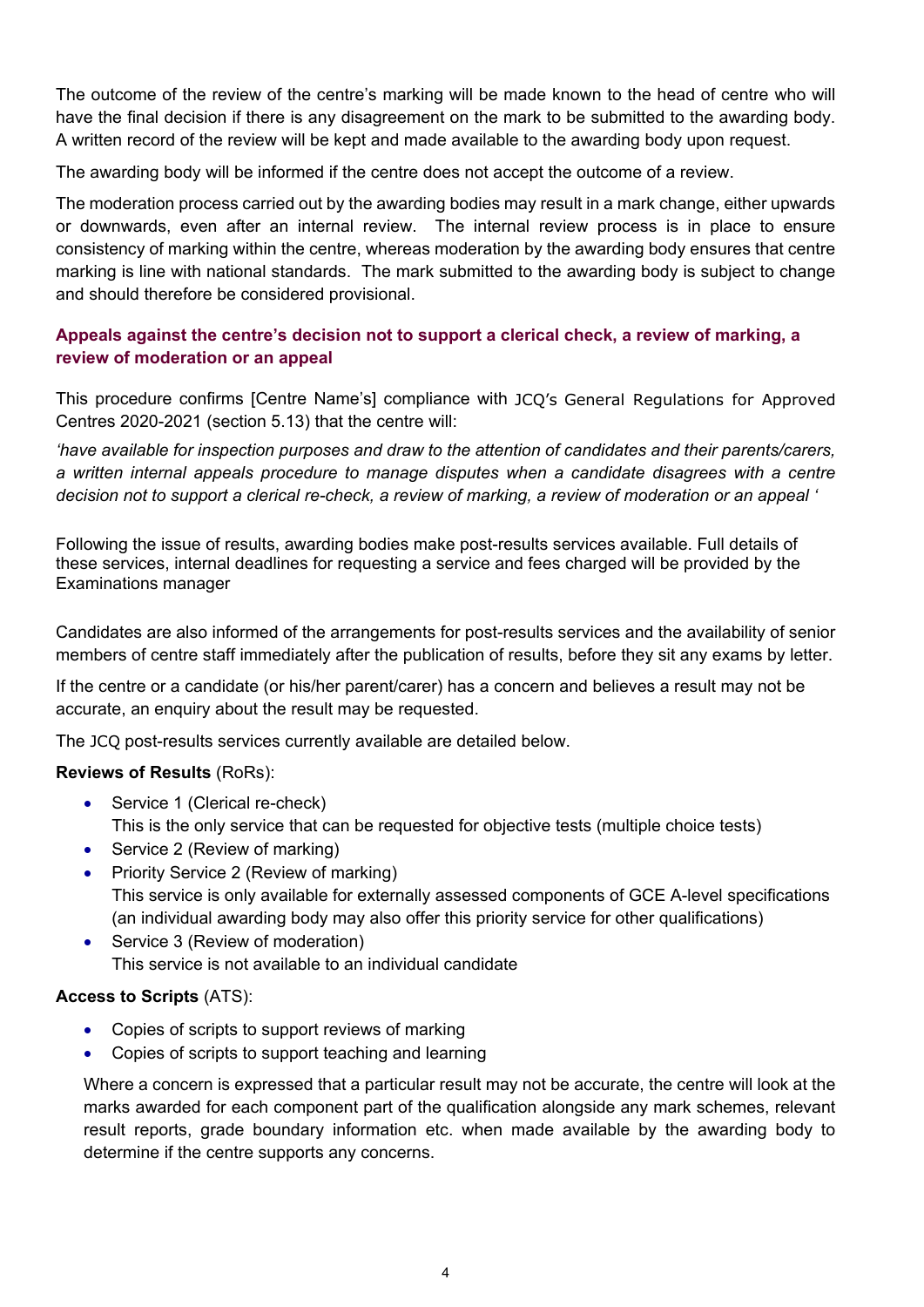For written components that contributed to the final result, the centre will:

- 1. Where a place a college is at risk, consider supporting a request for a Priority Service 2 review of marking
- 2. In all other instances, consider accessing the script by:
	- a) (where the service is made available by the awarding body) requesting a priority copy of the candidate's script to support a review of marking by the awarding body deadline or
	- b) (where the option is made available by the awarding body) viewing the candidate's marked script online to consider if requesting a review of marking is appropriate
- 3. Collect informed written consent/permission from the candidate to access his/her script
- 4. On access to the script, consider if it is felt that the agreed mark scheme has been applied correctly in the original marking and if the centre considers there are any errors in the marking
- 5. Support a request for the appropriate RoR service (clerical re-check or review of marking) if any error is identified]
- 6. Collect informed written consent from the candidate to request the RoR service before the request is submitted
- 7. Where relevant, advise an affected candidate to inform any third party (such as a university or college) that a review of marking has been submitted to an awarding body]

Written candidate consent (informed consent via candidate email is acceptable) is required in all cases before a request for a RoR service 1 or 2 (including priority service 2) is submitted to the awarding body. Consent is required to confirm the candidate understands that the final subject grade and/or mark awarded following a clerical re-check or a review of marking, and any subsequent appeal, may be lower than, higher than, or the same as the result which was originally awarded. Candidate consent must only be collected after the publication of results.

Where a candidate disagrees with a centre decision not to support a clerical re-check, a review of marking or a review of moderation, the centre will:

- For a review of marking (RoR priority service 2), advise the candidate he/she may request the review by providing informed written consent (and the required fee) for this service to the centre by the deadline set by the centre
- For a review of marking (RoR service 1 or 2), first advise the candidate to access a copy of his/her script to support a review of marking by providing written permission for the centre to access the script (and any required fee for this service) for the centre to submit this request
- After accessing the script to consider the marking, inform the candidate that if a request for a review of marking (RoR service 1 or 2) is required, this must be submitted by the deadline set by the centre by providing informed written consent (and the required fee for this service) for the centre to submit this request
- Inform the candidate that a review of moderation (RoR service 3) cannot be requested for the work of an individual candidate or the work of a candidate not in the original sample]

If the candidate (or his/her parent/carer) believes there are grounds to appeal against the centre's decision not to support a review of results, an internal appeal can be submitted to the centre [insert your centre's process, for example – by completing the internal appeals form] at least [X calendar days] prior to the internal deadline for submitting a request for a review of results.

The appellant will be informed of the outcome of his/her appeal [insert when – for example, before the internal deadline for submitting a RoR].

Following the RoR outcome, an external appeals process is available if the head of centre remains dissatisfied with the outcome and believes there are grounds for appeal. The JCQ publications Post-Results Services and JCQ Appeals Booklet (A guide to the awarding bodies' appeals processes) will be consulted to determine the acceptable grounds for a preliminary appeal.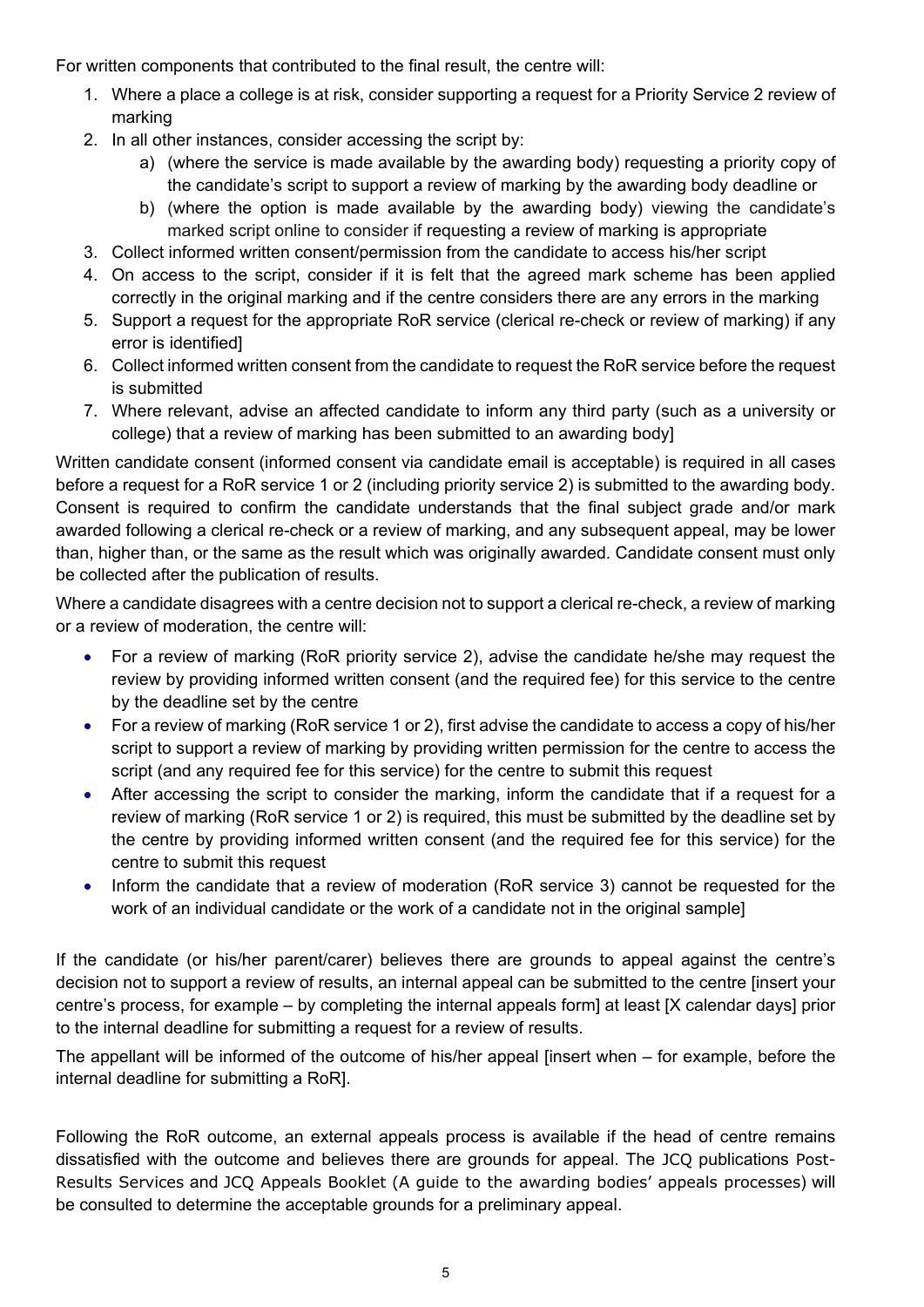Where the head of centre is satisfied after receiving the RoR outcome, but the candidate (or his/her parent/carer) believes there are grounds for a preliminary appeal to the awarding body, a further internal appeal may be made to the head of centre. Following this, the head of centre's decision as to whether to proceed with a preliminary appeal will be based upon the acceptable grounds as detailed in the JCQ Appeals Booklet. Candidates or parents/carers are not permitted to make direct representations to an awarding body.

[Insert your centre's procedure here, for example - The **internal appeals form** should be completed and submitted to the centre within [X calendar days] of the notification of the outcome of the RoR. Subject to the head of centre's decision, this will allow the centre to process the preliminary appeal and submit to the awarding body within the required **30 calendar days** of receiving the outcome of the review of results process. Awarding body fees which may be charged for the preliminary appeal must be paid to the centre by the appellant before the preliminary appeal is submitted to the awarding body (fees are available from the exams officer). If the appeal is upheld by the awarding body, this fee will be refunded by the awarding body and repaid to the appellant by the centre.]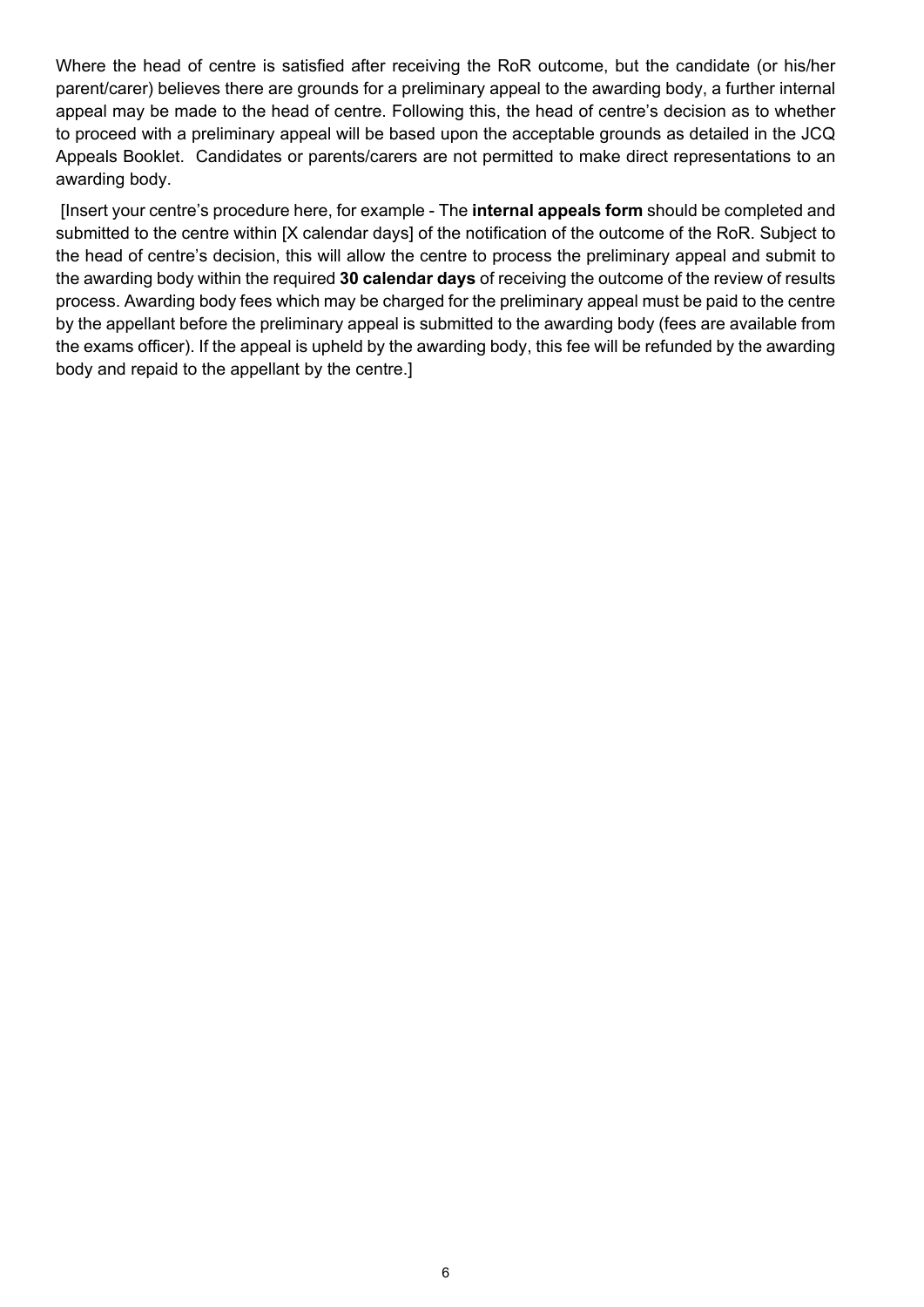# **Internal appeals form**

| <b>FOR CENTRE USE ONLY</b> |  |  |
|----------------------------|--|--|
| Date<br>received           |  |  |
| <b>Reference</b><br>No.    |  |  |

Please tick box to indicate the nature of your appeal and complete all white boxes on the form below

- $\Box$  Appeal against an internal assessment decision and/or request for a review of marking
- $\Box$  Appeal against the centre's decision not to support a clerical re-check, a review of marking, a review of moderation or an appeal

| <b>Name of appellant</b>                                                                                                            |                                                | <b>Candidate</b><br>name<br>if different to<br>appellant |                    |  |  |
|-------------------------------------------------------------------------------------------------------------------------------------|------------------------------------------------|----------------------------------------------------------|--------------------|--|--|
| <b>Awarding body</b>                                                                                                                |                                                | <b>Exam paper</b><br>code                                |                    |  |  |
| <b>Qualification Type</b><br><b>Subject</b>                                                                                         |                                                | <b>Exam paper</b><br>title                               |                    |  |  |
|                                                                                                                                     | Please state the grounds for your appeal below |                                                          |                    |  |  |
|                                                                                                                                     |                                                |                                                          |                    |  |  |
|                                                                                                                                     |                                                |                                                          |                    |  |  |
|                                                                                                                                     |                                                |                                                          |                    |  |  |
|                                                                                                                                     |                                                |                                                          |                    |  |  |
|                                                                                                                                     |                                                |                                                          |                    |  |  |
|                                                                                                                                     |                                                |                                                          |                    |  |  |
| (If applicable, tick below)                                                                                                         |                                                |                                                          |                    |  |  |
| Where my appeal is against an internal assessment decision I wish to request a review of the<br>H<br>centre's marking               |                                                |                                                          |                    |  |  |
| If necessary continue on an additional page if this form is being completed electronically or overleaf if hard copy being completed |                                                |                                                          |                    |  |  |
| Appellant signature:                                                                                                                |                                                |                                                          | Date of signature: |  |  |
| This form must be signed, dated and returned to the exams manager on behalf of the head of                                          |                                                |                                                          |                    |  |  |

**centre to the timescale indicated in the relevant appeals procedure**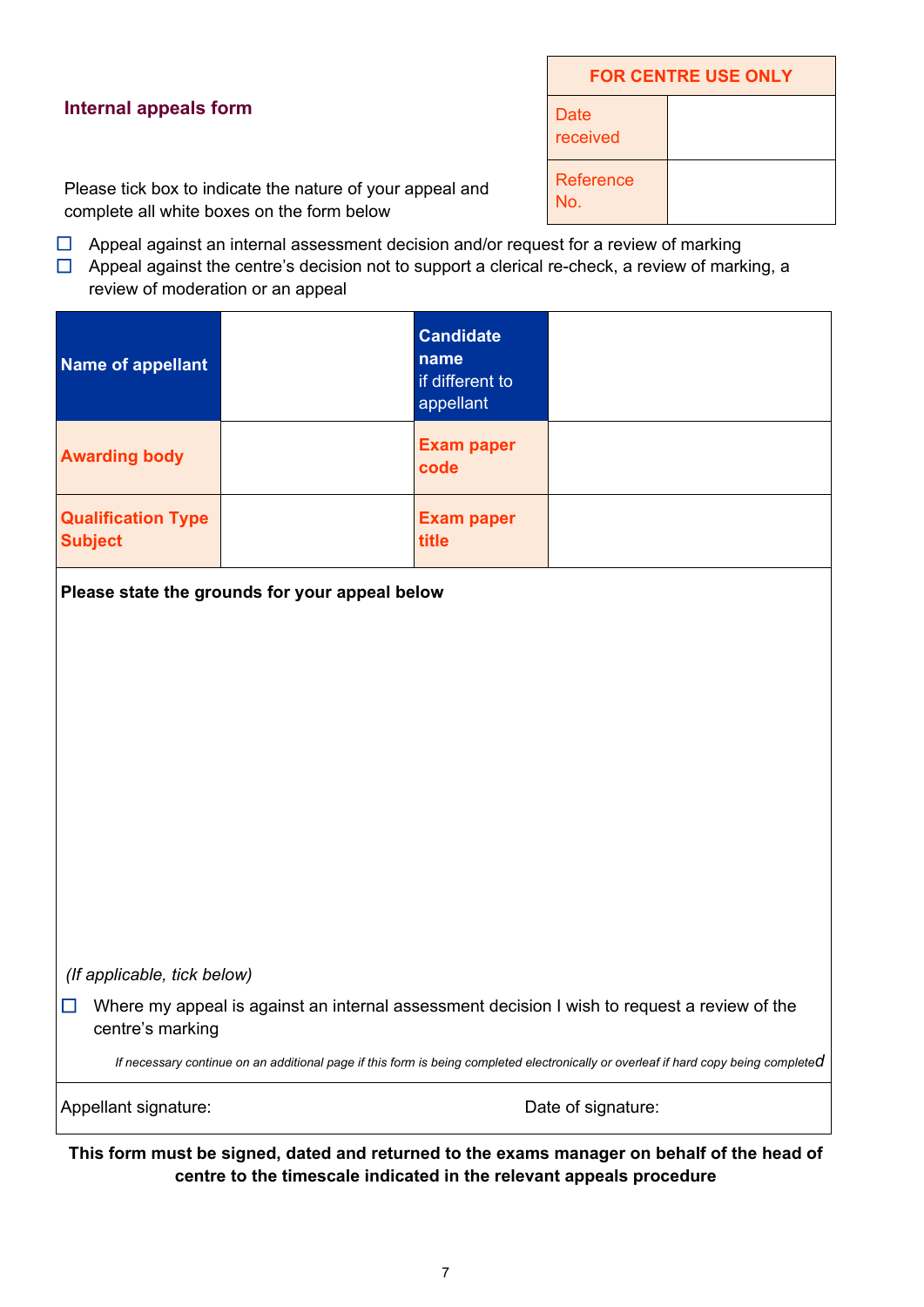# **Complaints and appeals log**

On receipt, all appeals will be assigned a reference number and logged

The outcome of any review of the centre's marking will be made known to the head of centre. [Insert your centre's process to confirm how a written record of the review will be kept (as example… A written record of the review will be kept and logged as an appeal, so information can be easily made available to an awarding body upon request. The awarding body will be informed if the centre does not accept the outcome of a review – this will be noted on this log.]

| Ref<br>No. | <b>Date</b><br>received | <b>Complaint or Appeal</b> | <b>Outcome</b> | <b>Outcome</b><br>date |
|------------|-------------------------|----------------------------|----------------|------------------------|
|            |                         |                            |                |                        |
|            |                         |                            |                |                        |
|            |                         |                            |                |                        |
|            |                         |                            |                |                        |
|            |                         |                            |                |                        |
|            |                         |                            |                |                        |
|            |                         |                            |                |                        |
|            |                         |                            |                |                        |
|            |                         |                            |                |                        |
|            |                         |                            |                |                        |
|            |                         |                            |                |                        |
|            |                         |                            |                |                        |
|            |                         |                            |                |                        |
|            |                         |                            |                |                        |
|            |                         |                            |                |                        |
|            |                         |                            |                |                        |
|            |                         |                            |                |                        |
|            |                         |                            |                |                        |
|            |                         |                            |                |                        |
|            |                         |                            |                |                        |
|            |                         |                            |                |                        |
|            |                         |                            |                |                        |